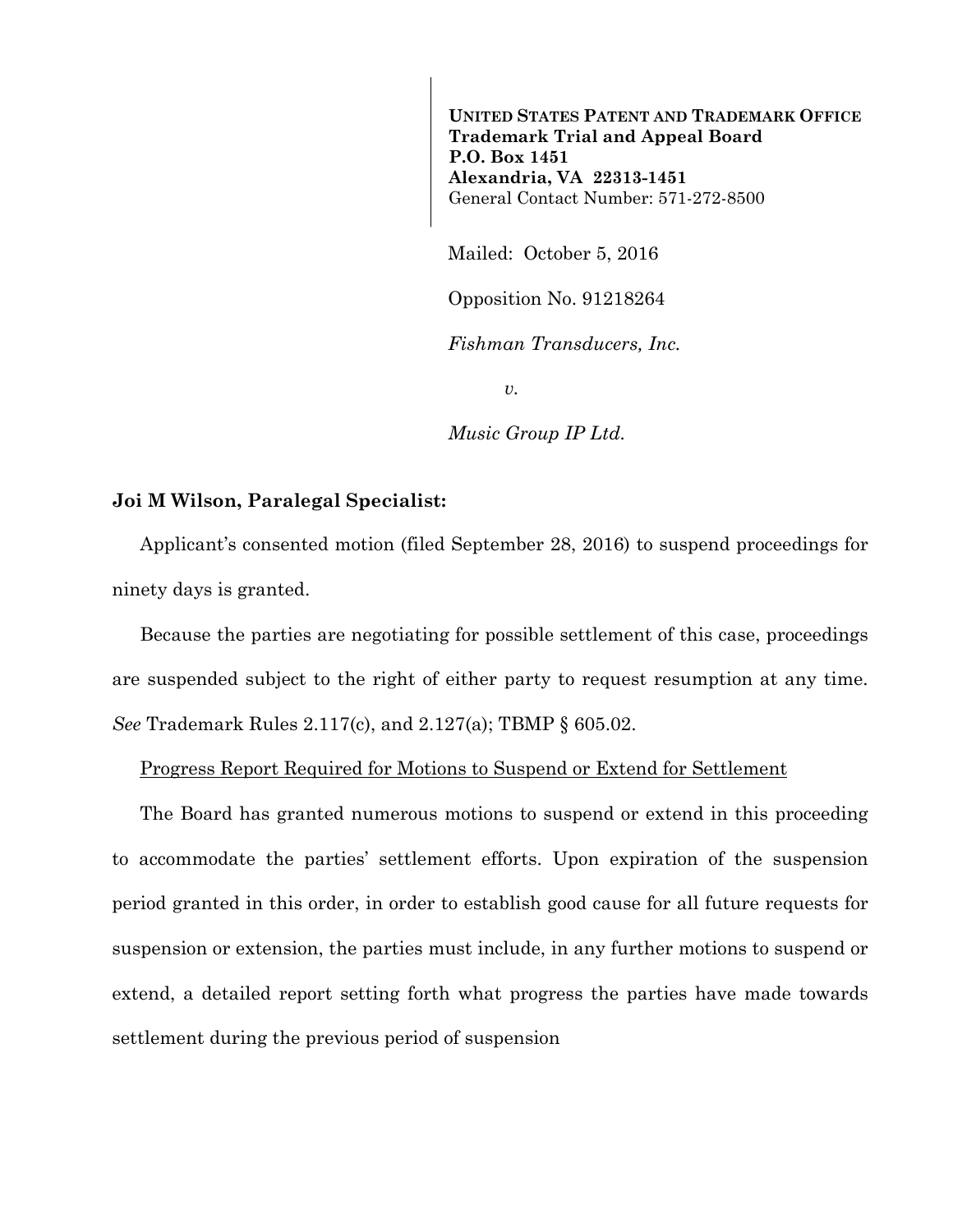This report must set forth, at a minimum, 1**) all dates on which the parties communicated, and the method of each communication (***e.g***. telephone, email, in-person meeting), 2) the general nature of each communication, 3) the issues that have been resolved, 4) the issues that remain to be resolved or that remain for trial, and 5) a proposed timetable for resolution of the unresolved issues.** Appropriately designated confidential information or materials may be filed under seal and will be barred from public viewing. *See* Trademark Rule 2.126(c); TBMP §§ 120.02 and 502.02(c).

Absent a progress report as required above, a motion to suspend or extend may be denied, even if consented to by the parties. If the Board denies such a motion, dates may remain as previously set. *See* TBMP § 509.01(a).

If there is no word from either party concerning the progress of settlement, upon conclusion of the suspension period, proceedings shall resume without further notice or order from the Board, upon the schedule set forth in Applicant's motion.

**The parties are barred from using ESTTA consent forms to submit any subsequent consented motion to extend or suspend dates pending settlement discussions, but must file a written motion which includes the required good cause showing in the form of a status report on the negotiations, and a proposed trial schedule. This bar is limited to consent motions changing the trial schedule based on settlement discussions, and does not prohibit use of ESTTA for other filings.** 

In each instance, a copy of the transcript of testimony together with copies of documentary exhibits, must be served on the adverse party within thirty days after

*- 2 -*